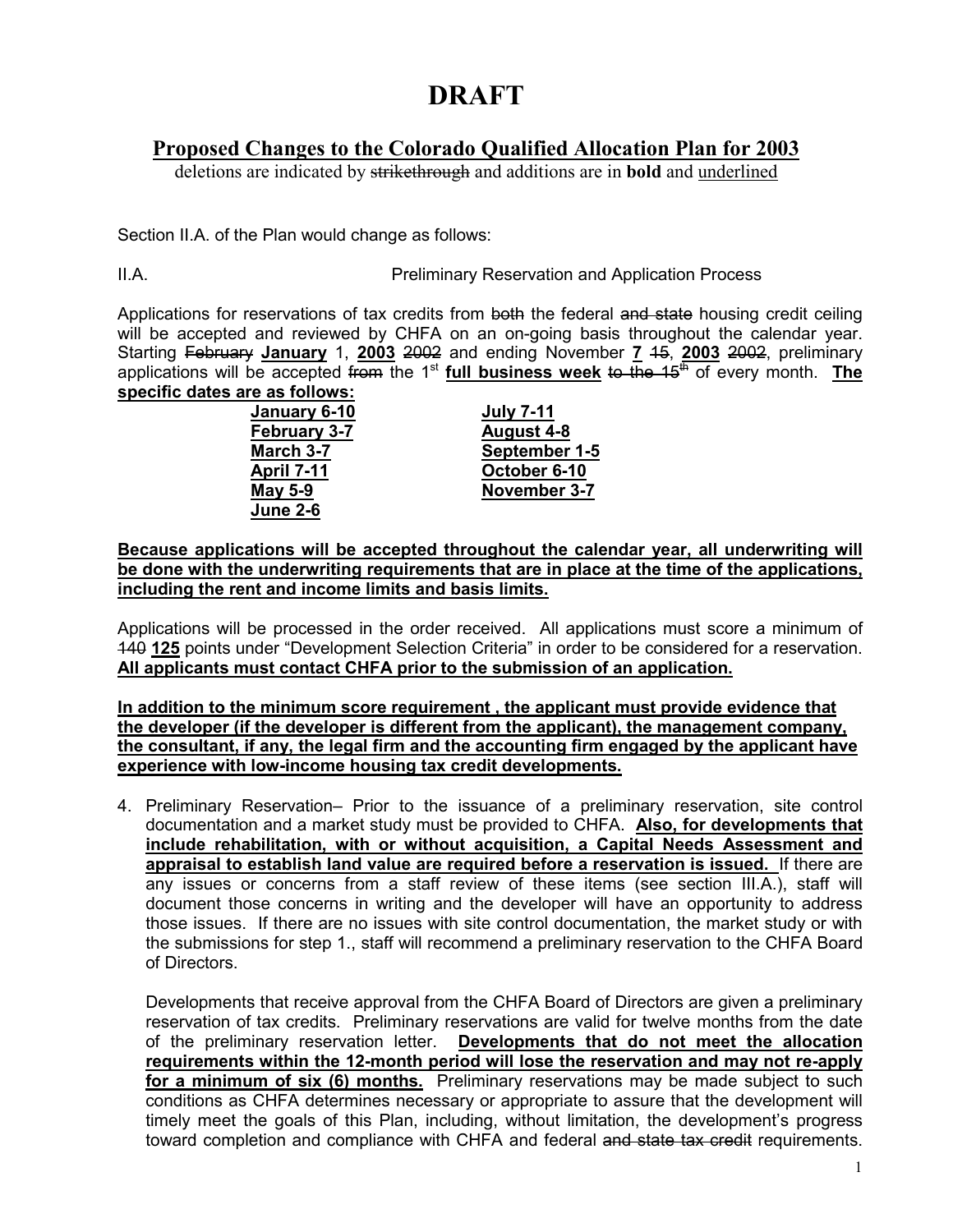Reservations of state tax credits shall be conditioned on, among other things, compliance with the public hearing requirements of Section 39-22-2102(5)(a), C.R.S. and with the local governing body contribution requirement of Section 39-22-2102(5)(b), C.R.S. If CHFA learns that any principal that is involved with a proposed development has serious and/or repeated performance or non-compliance issues in Colorado or any other state at the time of application, the application will be rejected. The prior performance considered might include, but is not limited to, progress made with previous tax credit reservations, development compliance and payment of monitoring fees.

7. State Housing Credit Hearing and Local Contribution Requirements - Prior to the allocation of state housing credits, the developer of the proposed development must conduct a public hearing in the community in which the development is to be located. The Authority shall consider any comments or other information provided at the hearing when making allocations. The State Tax Credit Act requires that the developer shall record the public hearing and that the developer makes copies available to interested parties, including CHFA. In addition, any development that receives state credit, whether or not the state credit is combined with federal credit, must obtain a written commitment approved by a public vote of the governing body of a local government to provide some monetary, in-kind or other contribution benefiting the development. Applicants for state tax credits only or for a combination of federal and state tax credits that compete successfully for a preliminary reservation must meet the foregoing requirements as a condition of the reservation. Those that do not meet these requirements will not be eligible for either state or federal tax credits.

Section II.B. of the Plan would change as follows:

II.B. Carryover Allocations of Federal Credit and Allocation of State Credits

The Code allows an allocation of federal tax credits to a qualified building that has not yet been placed in service, provided that, (i) the building is placed in service not later than the close of the second calendar year following the calendar year of the allocation, and (ii) if the building is part of a development and the taxpayer's basis in the development (including land and depreciable real property), as of the later of the date which is six months after the date the allocation is made or the end of the calendar year in which the carryover allocation is made, or as of such earlier date as the Authority may establish, is more than 10 percent of the taxpayer's reasonably expected basis in the development as of the end of the second calendar year following the year in which the carryover allocation is received. The State Tax Credit Act provides for the allocation of State Credits at such time as the Authority may determine

- 1. Carryover Application Requirements:
- a. Completed spreadsheet application with any revisions
- b. Detailed 15-year pro forma
- c. Architect Certification Certification of the architect, who has designed the development, that the development has been designed to comply with the requirements of all applicable local, state or federal fair housing and other disability-related laws, however denominated. The development design should consider, at a minimum, the applicability of the following laws: local building codes, Colorado Fair Housing Act, as amended, Colorado Standards for Residential Construction (C.R.S. Section 9-5-112), Federal Fair Housing Act, as amended, the Americans with Disabilities Act, and the Rehabilitation Act of 1973, as amended.
- **d.** Zoning and Planning Approval **(Applicant must provide evidence that all local requirements for the issuance of building permits have been met.)**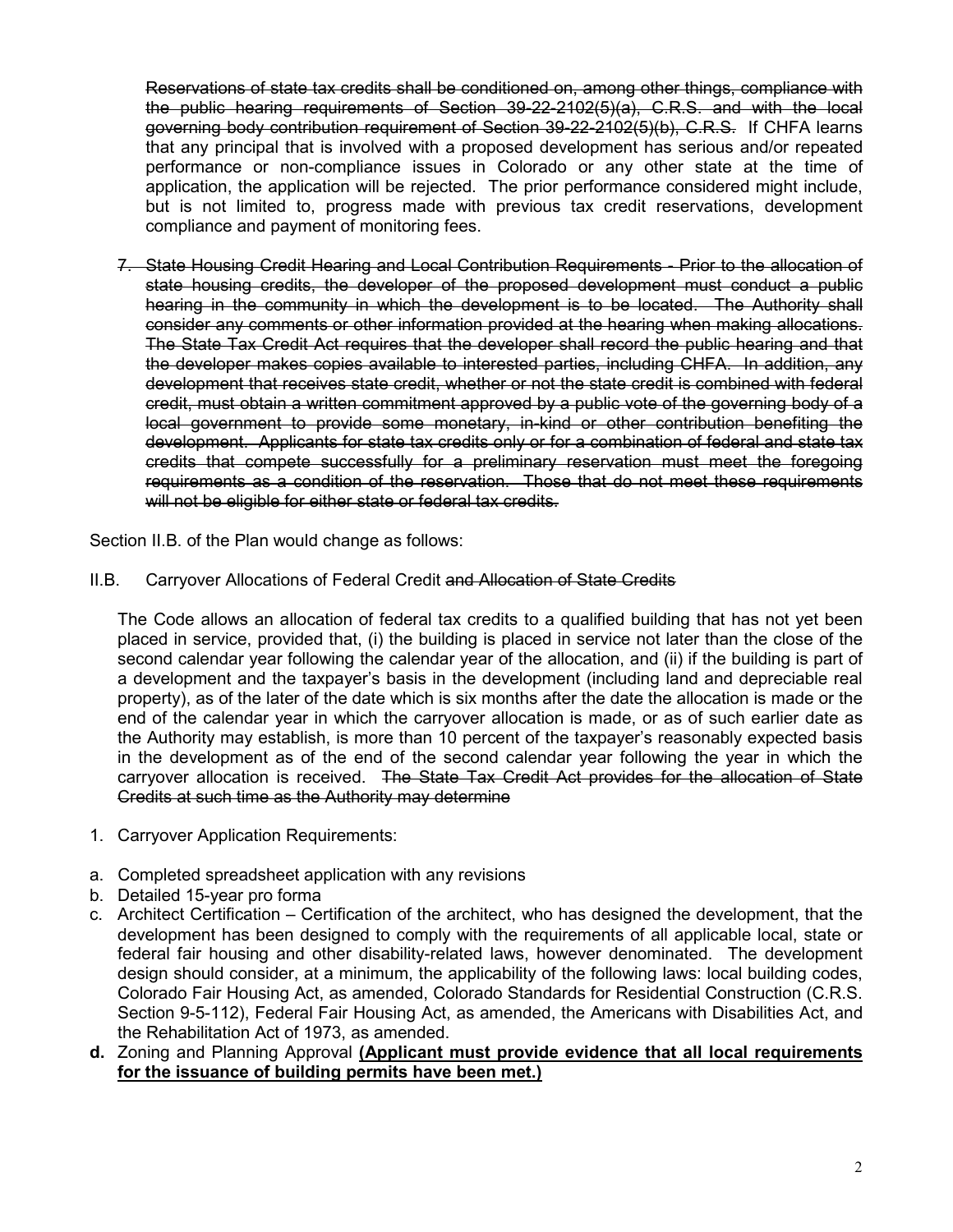- e. **Applicant must provide evidence that** enforceable financing commitments **for** all loans, grants, and equity from the sale of tax credits **have been secured. An "enforceable commitment" means that the authorized body (Investment Committee, Loan Committee, Board, etc.) of the funding source have given approval and the commitment is subject only to those conditions which are totally under the control of the sponsor to meet. The terms and conditions of the commitment must be clearly identified. Application and commitment fees have been paid or must be required to be paid upon closing. For the tax credit equity commitment it means there is an executed entity document (partnership agreement) identifying the equity commitment, the equity factor and pay-in schedule**
- f. Documentation of owner equity (equity other than that obtained from the sale of tax credits) listed in Sections VIII and IX of the Carryover Application;
- g. Documentation of the ownership of the building(s) and/or land and the Certificate as to Ownership and Basis;
- h. Attorney's Opinion letter;
- i. Independent Auditor's Report for Carryover Allocation, **including documentation that the 10% test has been met** (Accountant's opinion letter with Exhibit A to Independent Auditor's Report;
- j. Detailed site-plan
- k. Updated documentation of Utility Allowance amounts;
- l. Capital Needs Assessment for Rehabilitation Developments (see Appendix B of the Plan for the requirements of the capital needs assessment);
- m. Copy of appraisal for land and/or building acquisition for acquisition/rehabilitation developments only;
- n. Such other documents or certifications as CHFA determines necessary or useful in the determination that the development is eligible for a carryover allocation.

Section II.F. of the Plan would change as follows:

II.F. Maximum Credit Award

No more than \$1,000,000 in annual "per capita" federal credit housing ceiling amount*,* or the equivalent state tax credit amount (the amount of state credit needed to provide the same amount of equity as the federal credit), may be allocated to any one development or any one sponsor, or affiliate thereof, in a credit year.

#### **CHFA will accept applications for no more than \$1,100,000 of the annual "per capita" federal credit for any one development or any one applicant, or affiliate thereof. As long as an application is active, (i.e. has not yet received an allocation), the amount requested in the application will count against the \$1,100,000 cap.**

Section II.G. of the Plan will change as follows:

1. Project cost, including the reasonableness of cost per unit, developer fees and overhead, consultant fees, builder profit and overhead, and syndication costs (For Rehabilitation developments, hard costs, not including costs for acquisition **or any soft costs**, for rehabilitation must be at least \$6,000 **\$6,600** per unit in order to be eligible for tax credits);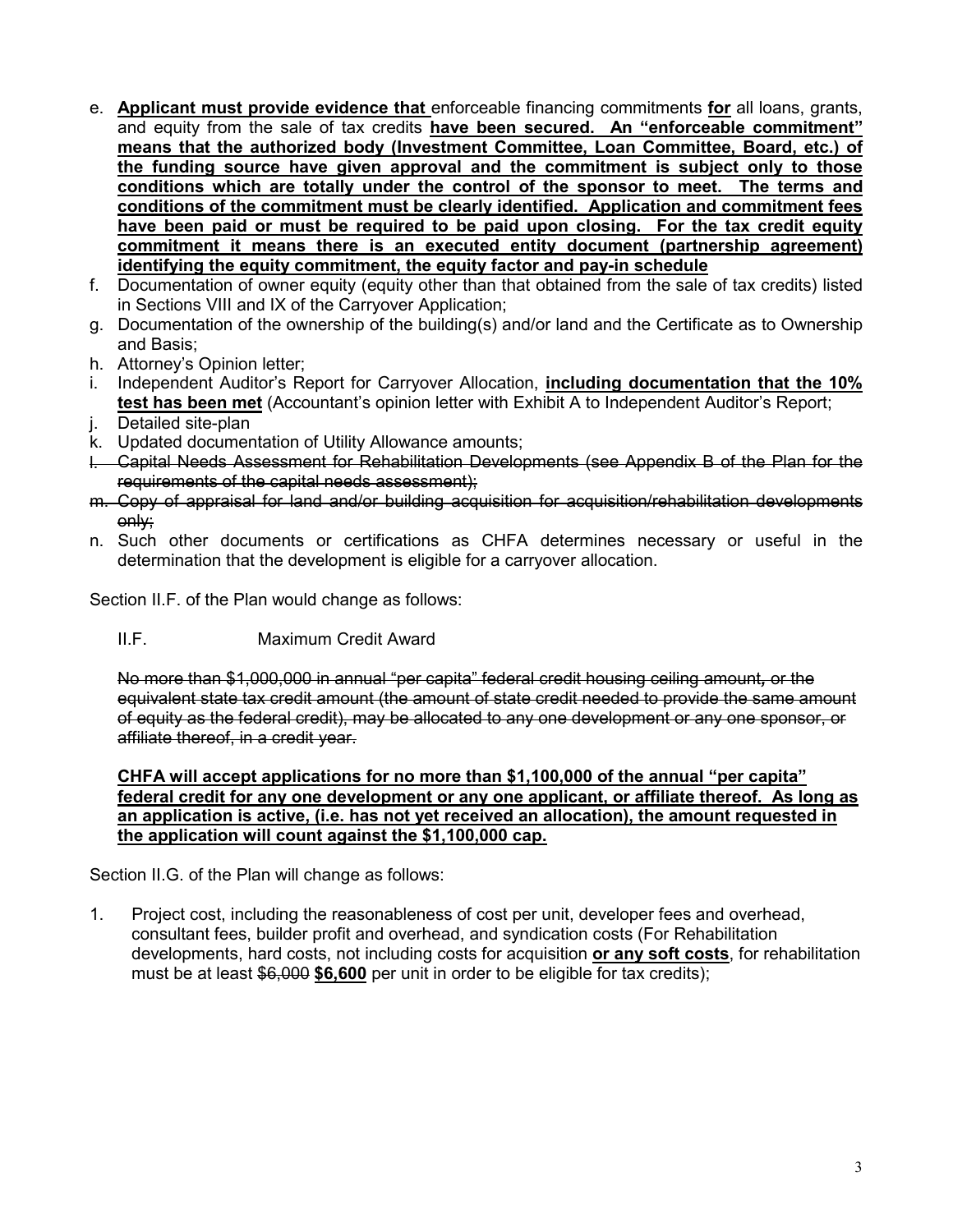Section II.I. of the Plan will change as follows:

### II.I. Additional Federal Credits

Sponsors may apply for an increase in federal tax credit amounts in subsequent years if a development's eligible basis has increased. Additional credits may be awarded if (i) there are additional credits available, (ii) the development successfully competes against all other developments requesting credit, (iii) CHFA is satisfied that the additional amount is necessary for the financial feasibility and viability of the development, and (iv) the increased amount of credits does not exceed CHFA's cost reasonableness **basis** limits **for the year of allocation**. Such applications will be subject to the same competitive application process described above in Section II.

Section III.D. of the Plan will change as follows:

III.D. Minimum Pro Forma Underwriting Assumptions

The following minimum underwriting assumptions must be used for the 15 year pro forma provided as part of the application. These are minimum requirements. Results of the market study may require higher assumptions.

- 1. Vacancy Rate 7% on all development income; 10% vacancy rate for any retail/commercial income.
- 2. Annual Rental Income Growth 2%
- 3. Annual Operating Expense Growth 3%
- 4. Per Unit Per Annum Operating Expenses (PUPA) \$2,900 **\$3,000** (higher for developments that are providing additional services; \$14,000 **\$20,000** for licensed assisted living facilities).
- 5. Debt Coverage Ratio Minimum 1.1 to 1.0 for all amortized debt. Developments with debt coverage ratios that exceed 1.3 to 1.0 may be eligible for less credit than the amount calculated as per Section II.F. of the Plan.

Section IV.A. of the Plan will change as follows:

For mixed-income developments, including developments financed with private activity bonds, CHFA requires that Low-Income set-aside units be distributed proportionately throughout each building, throughout the bedroom/bath mix and type and, **to the extent possible, throughout** each floor of each building of the development. Both market rate and low-income units must have the same design regarding unit amenities and square footage. Amenities include, but are not limited to, fireplaces, covered parking, in-unit washer/dryers and mountain views.

**For developments that are 100% low-income, including developments financed with private activity bonds, CHFA requires that the units at different targeting levels (40% AMI, 50% AMI, etc) be distributed proportionately throughout each building, throughout the bedroom/bath mix and type and, to the extent possible, throughout each floor of each building of the development. All targeting levels must have the same design regarding unit amenities and square footage. Amenities include, but are not limited to, fireplaces, covered parking, in-unit washer/dryers and mountain views.**

Low-Income Targeting Points Given as Follows (applicants must choose either threshold (a) or (b) below and may also choose (c), if the requirements therein are met; Developments located in counties with median incomes below \$40,600 will be allowed to use the weight factor of 60 instead of 40 for selecting the 60% of A.M.I. threshold, a weight factor of 80 instead of 60 for selecting the 50% of A.M.I. threshold and a weight factor of 100 instead of 80 for selecting the 40% of A.M.I. threshold. **Because applications will be accepted throughout the calendar year, the current county median income at the time of the application will be used to determine eligibility for a weight factor adjustment.**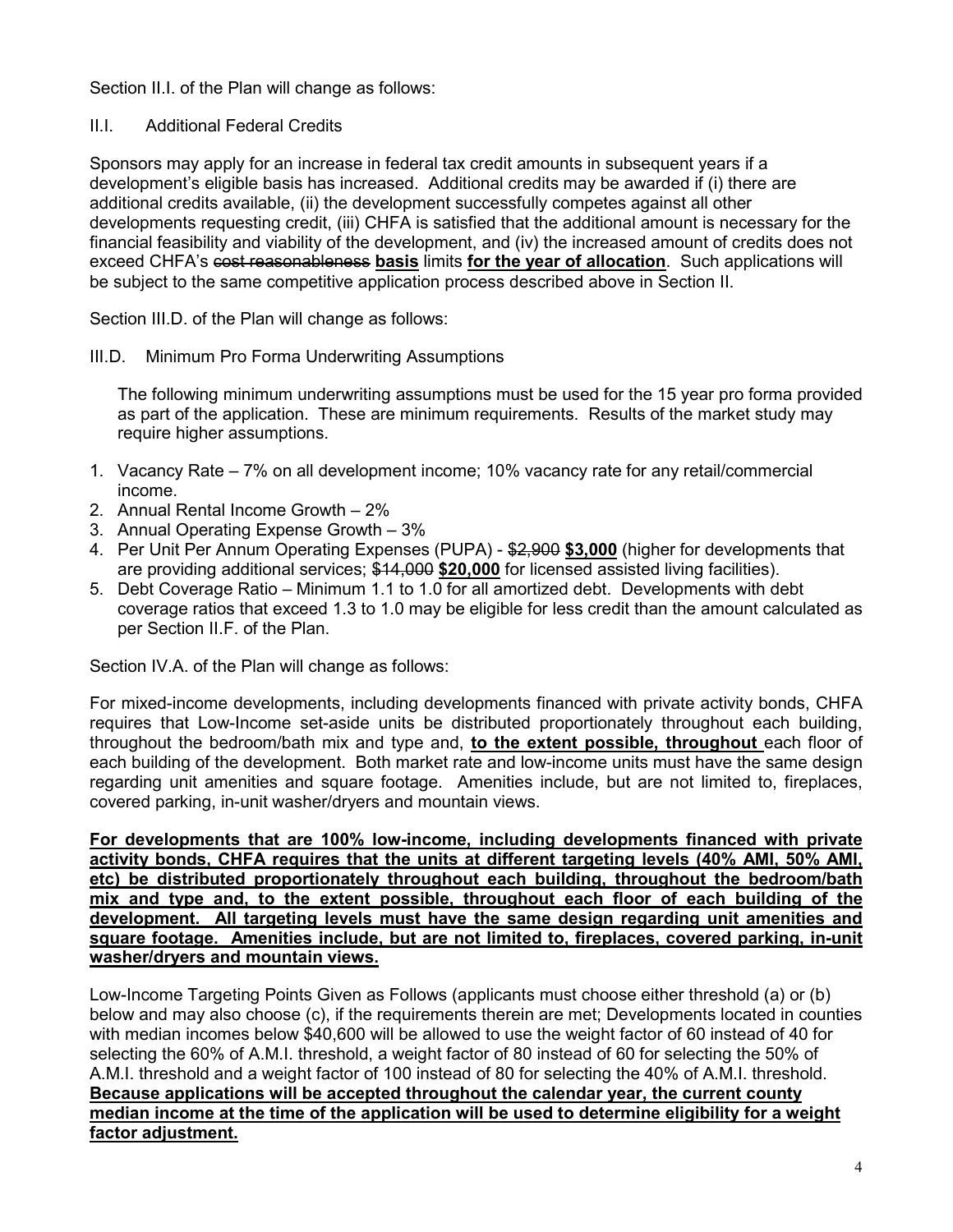(c) Targeting 30% of area median income or below. Additional points will be awarded for developments that target very, very low-income residents. This targeting is available only to Colorado-based non-profit entities that are developing housing for the homeless, as defined in Section IV.B.5 of the Plan, and for-profit or non-profit entities that are receiving points under section IV.B.3.d..The non-profit entity developing housing for the homeless must have at least five (5) years experience in the development and management of housing for the homeless.Developments providing housing for the homeless must provide a range of supportive services to the residents , at no cost to the residents, in order to receive the additional points. Supportive services might include, but are not limited to, case management, job training and/or placement, continuing education, transportation, child care and health care. These services must be provided by a service provider(s) with a minimum of three years experience in the related field of service provision. Documentation must be provided. **Developments claiming points in this section cannot also claim points under Section IV.B.5.**

| Very, Very Low-Income Targeting (Select One)                                                                                                                                                                                                                                                                                     |                                                           |                                                           | <b>Total Points</b> |  |
|----------------------------------------------------------------------------------------------------------------------------------------------------------------------------------------------------------------------------------------------------------------------------------------------------------------------------------|-----------------------------------------------------------|-----------------------------------------------------------|---------------------|--|
| 10% of total units<br>at/or below 30% AMI<br>- 5 Points                                                                                                                                                                                                                                                                          | 20% of total units<br>at/or below 30% AMI<br>$-10$ Points | 30% of total units<br>at/or below 30% AMI<br>$-15$ Points |                     |  |
| E: No more than 60 percent of total number of the low-income units can be designated as<br>serving tenants at or below 40% of the Area Median Income for purposes of determining<br>the points in the 40% A.M.I. category unless the development has federally funded<br>project-based rental assistance or operating subsidies. |                                                           |                                                           |                     |  |

Section IV.B. of the Plan will change as follows:

2. Development Location

Five (5) points may be earned for proposed developments located in a community that has an identified community housing priority (e.g. supports a local, regional or state plan, a neighborhood plan, a CHAS, or some other community-sponsored need assessment, master plan etc.) Applicant must provide evidence, clearly demonstrating the development fits into the community's need;

4. Sponsor **Applicant** Characteristics

Points may be earned for the following:

a. (5 points) Sponsor **Applicant** is a Colorado-based, 501 (c) (3) or (4) tax-exempt organization, having an express purpose of fostering low-income housing, or a Colorado public housing authority, is the sole general partner (either itself or through its or a related subsidiary) and will from the time of application materially participate\* in the development and operation of the development throughout the compliance period. A Colorado-based tax-exempt organization is defined as an entity that has a base of operations in Colorado, including offices and a full-time staff whose responsibilities include the development of housing in Colorado. Entities that are merely registered with the Colorado Secretary of State as a non-profit, but whose staff works and lives in another state, do not meet the definition of a Colorado-based tax-exempt organization. Developments receiving points under this category will be considered as part of the non-profit set-aside under Section II.E;

\*Materially participate is defined in Section 469(h) of the Code as "involved in the operation of the activity on a basis which is regular, continuous and substantial".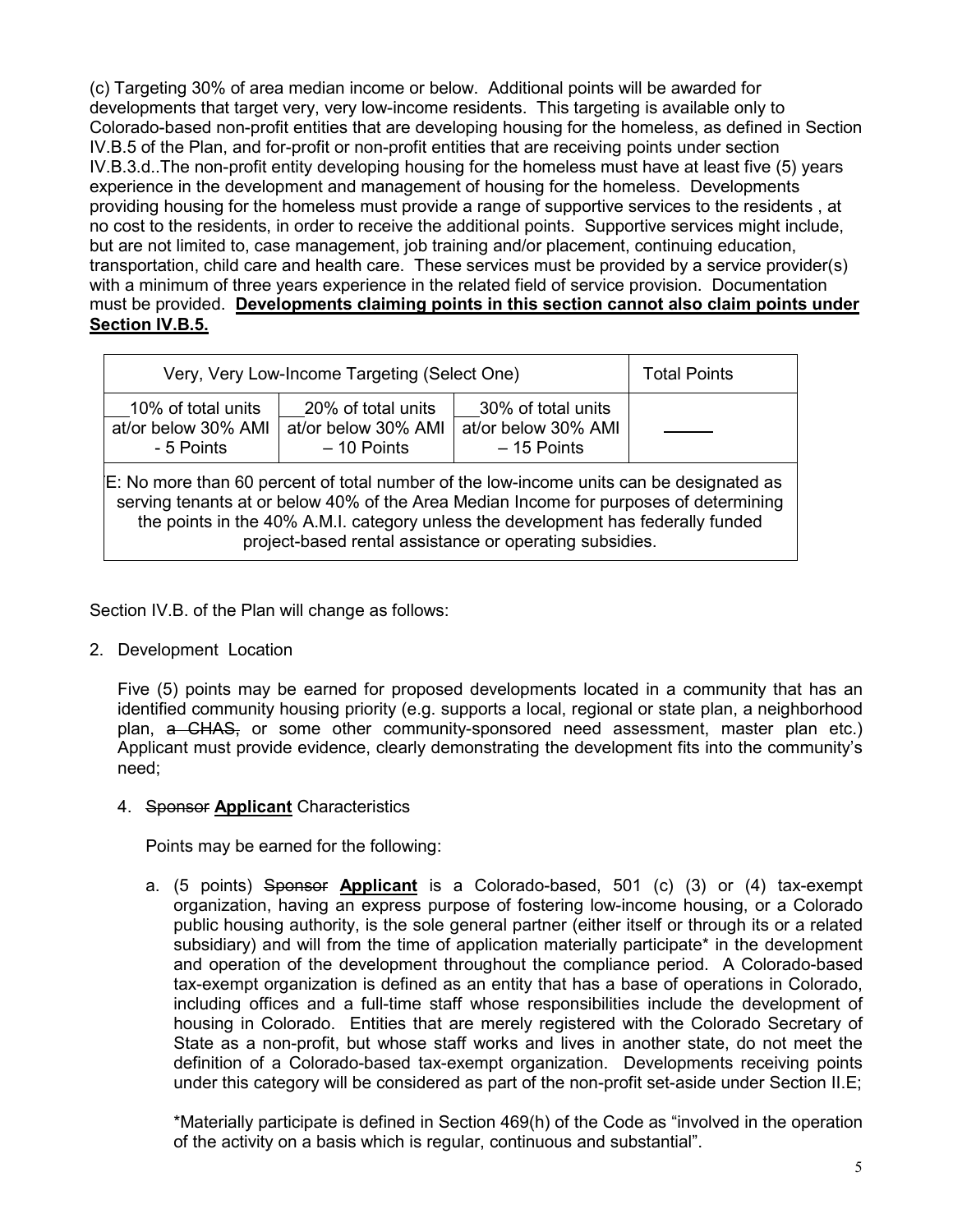b. (5 points) Significant participation\*\* by a developer (either for-profit or non-profit) that has been responsible for the construction, completion and placement in service of a multifamily rental housing development. In order to receive points under this category, the application must include historical operating expense data for the most recently audited year for all multi-family housing developments that the developer has placed in service. This information must include the number of units for each development.

\*\*Significant participation means that an individual or entity must serve in a role as owner or co-owner of at least 51 percent (of the general partner) and materially participate\* in the development and/or operation of the development throughout the construction period, the lease-up period and the compliance period.

1. Tenant Populations with Special Housing Needs

Eight (8) points may be earned for the set-aside of at least 33 percent of the units for special needs tenant populations listed below. Applicant must provide evidence of client source (e.g. letters from referring agencies, marketing plans, etc.). A sample agreement is in Exhibit G to the application. This agreement must be typed on the entity's letterhead, must be signed and dated by both parties and a copy must be included with the application in order to receive points. Documentation must be provided that demonstrates previous experience for the entities that will be providing services and managing the property. These units must be held available and rented only to these populations. (The minimum set-aside of 33% may be waived if any State regulations restrict the number of special needs units in a development. Waivers will be considered on a case by case basis and only with documentation of State imposed restrictions.) **Developments claiming points in this section cannot also claim points under Section IV.A.1.(c).**

#### VI. DEVELOPMENTS FINANCED WITH TAX-EXEMPT BONDS (FOR FEDERAL TAX CREDITS ONLY*)*

The following sections of this Plan do not apply to developments financed with tax-exempt bonds: Sections II.A.1-4., II.A.7-8., II.B.,II.D-F., II.I., II.N., and IV.C.)

Unless otherwise stated, all other provisions of this Plan also apply to developments financed with tax-exempt bonds. Under Section 42(h)(4) of the Code, developments financed with tax-exempt bonds may be entitled to 30% present value tax credits outside the federal housing credit ceiling. The bonds must have received an allocation of private activity bond cap pursuant to Section 146 of the Code, and principal payments on the bonds must be applied within a reasonable period to redeem the bonds. Credits are allowed for that portion of a development's eligible basis that is financed with the tax-exempt bonds. If 50% or more of a development's aggregate basis (land and building) is so financed, the development is entitled to credits for up to the full amount of qualified basis.

Developments financed with tax exempt bonds are required by the Code to apply through the state credit agency for an allocation and for a determination that the development satisfies the requirements of this Plan. CHFA may accept the underwriting criteria of the permanent lender and/or the provider of credit enhancement if a summary of the financial analysis performed by the lender that addresses the criteria of Section III of this Plan is provided to CHFA. Otherwise, the criteria in Section III of this Plan will be applied.CHFA has established 60 points as the minimum number of points which a taxexempt bond financed development will have to score under the Development Selection Criteria (Section IV.) to be considered for tax credits in Colorado. Sponsors may submit an application at any time in accordance with the following process: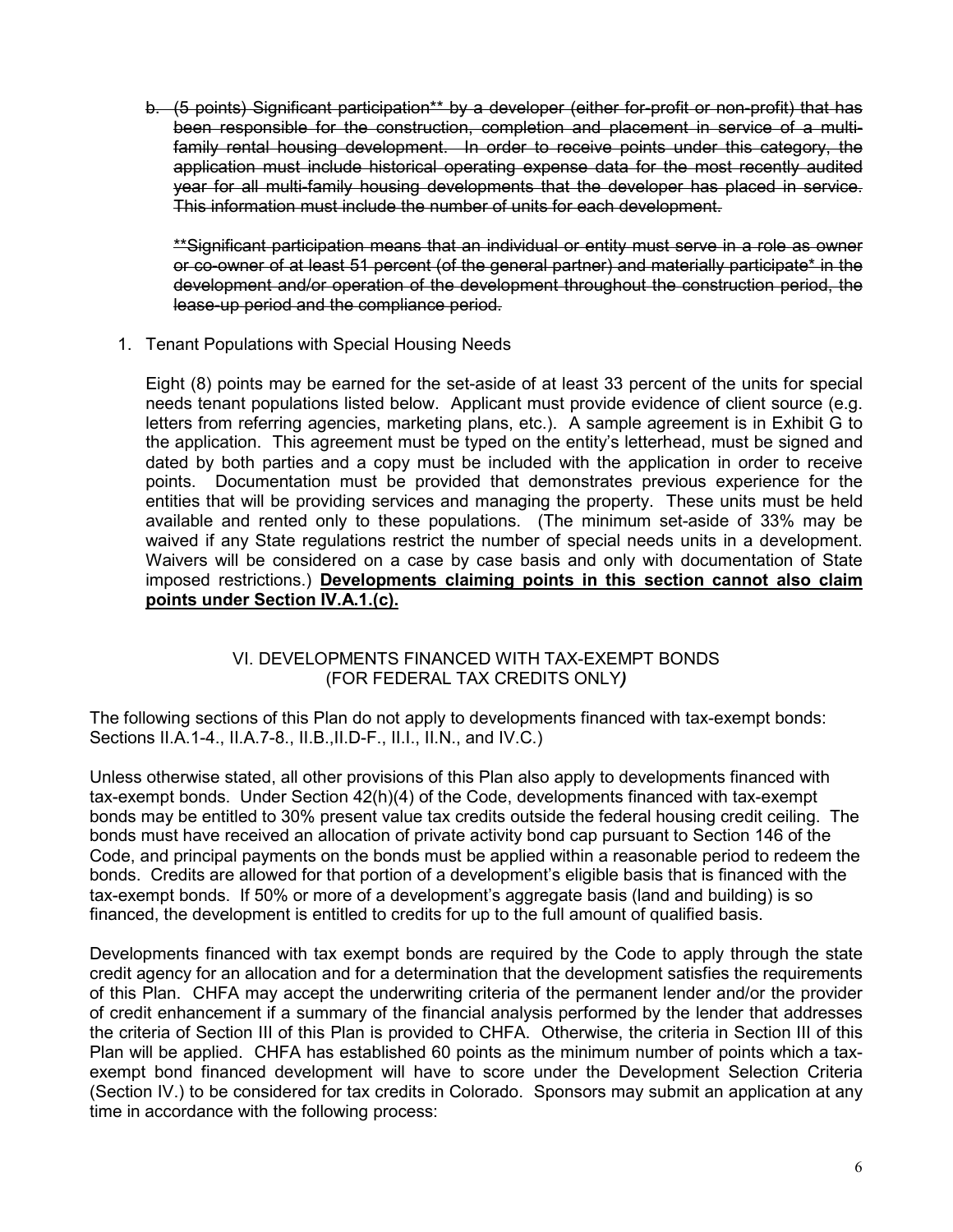The sponsor **applicant** must **notify** submit a request for LIHTC's to CHFA, **in writing, that an application has been submitted to the issuer of bonds.** after the issuer of the bonds has approved an "inducement" for the development and after the development has been assured that private activity bond volume cap is available. **The applicant must also notify CHFA** if the development is seeking mortgage insurance through the Federal Housing Administration (FHA), or credit enhancement from another source. the sponsor should submit the request to CHFA after the credit enhancer has approved a preliminary mortgage amount.

The request **preliminary application** should **must** be submitted on a CHFA LIHTC application form along with the following requirements:

- 1. Market study (see Section III Underwriting Criteria for Market Study Requirements **and the Market Study Guide** .)
- 2. Detailed development information which includes:
- i. a description of the development and the location;
- ii. location maps (clean, legible copies of both the local neighborhood and a city-wide map showing the development location) and site plan;
- iii. development type and unit mix;
- iv. line item development costs, sources and uses of funds;
- v. projected rents and expenses;
- vi. a 15-year pro forma that meets the requirements in Section III.D
- vii. a development timeline.
- 3. Detailed sponsor and development team information, including resumes and historical operating expense data on all multi-family housing developments that have placed in service;
- 4. Evidence of site and/or building control;
- 5. Evidence of zoning status, provided by the local zoning or planning department;
- 6. Proposed financing information, including source(s) and terms, on financial institution letterhead and signed by a financial institution representative.
- 7. Two letters of comment, one from the local public housing authority and one from the local planning agency or other appropriate units of local government (only one letter is required if the development is in a location that is not served by a public housing authority.);
- 8. Completion of the Development Selection Criteria Worksheet which is a part of the application;
- 9. Certification of the architect, who has designed the development, that the development has been designed to comply with the requirements of all applicable local, state or federal fair housing and other disability-related laws, however denominated. The development design should consider, at a minimum, the applicability of the following laws: local building codes, Colorado Fair Housing Act, as amended, Colorado Standards for Residential Construction (C.R.S. Section 9-5-112), Federal Fair Housing Act, as amended, the Americans with Disabilities Act, and the Rehabilitation Act of 1973, as amended;
- 10. Bond inducement resolution;
- 11. For acquisition/rehabilitation developments that are claiming acquisition credits, **provide an appraisal that values the land and buildings separately and** provide an attorney's opinion that the ten year rule requirements are met or provide evidence of an IRS waiver: and
- 12. Other documentation as required in the CHFA application packet

CHFA is required by the Code to notify the Chief Executive Officer of the local jurisdiction, where the proposed development will be located, of the tax credit application, and provide adequate opportunity for comment.

CHFA staff will review the application, determine whether the development is eligible and meets the requirements of this Plan, and make an initial determination of the development's tax credit amount.